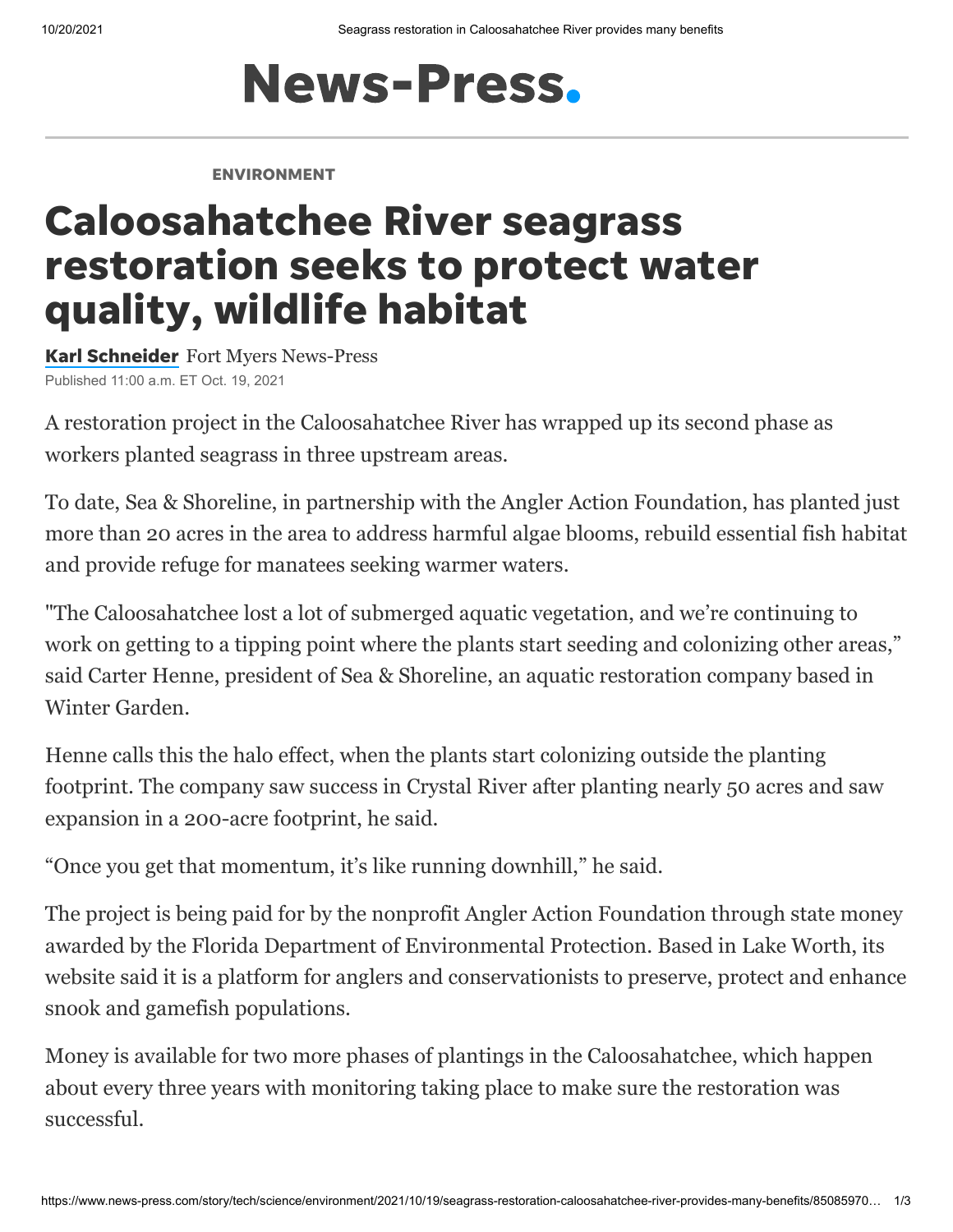The first phase of the project, completed in 2018, cost about \$1 million. This year's project is estimated at \$100,000 and another \$2 million will cover the next two phases.

**Army Corps:** [Kissimmee restoration will help curb harmful flows, pollution to](https://www.news-press.com/story/news/2021/07/29/everglades-restoration-project-clean-up-caloosahatchee-river-southwest-florida-water/5403855001/) Caloosahatchee

**Water quality:** [Advocates fear new Lake O plan will devastate aquatic ecology, famed bass](https://www.news-press.com/story/news/2021/10/06/lake-o-ecology-fisheries-suffer-under-new-plan-critics-say/5903688001/) fishery

The foundation's executive director, Brett Fitzgerald, said two of its members live on the Caloosahatchee and brought the seagrass problem forward.

"We had seen what Sea and Shoreline did with the Save the Crystal River folks and after talking with them realized the Caloosahatchee was good for a similar project," he said. "Both areas had a lot of vegetation and now there is none due to some bad luck events of nature: droughts and hurricanes."

The ultimate goal, he said, is to restore the grasses to a point were the vegetation naturally reproduces into the 2,000 acres that the river once held.

Jennifer Hecker, executive director at Coastal Heartland National Estuary Partnership, said there's been a tremendous loss of seagrass in the Caloosahatchee River.

"The water has become heavily polluted and we now have to help augment it to restore the seed source," Hecker said.

The partnership has also planted seagrasses in the river and is working on other long-term strategies to improve the water flow to maintain the natural salinity levels needed to keep vegetation healthy.

"(The partnership) is heading up the Lower Charlotte Harbor Flatwoods initiative to look at restoring flows in Charlotte that drained down into Lee and the river," she said. "They've historically been altered and redirected, so how do we restore those to get additional fresh water during the dry season."

Henne said Sea & Shoreline is using two types of seagrass: salt-tolerant freshwater plants and fresh-tolerant saltwater plants. Both grown at the company's nursery in Ruskin, the hope is to see the seagrasses flourish as the salinity levels fluctuate.

The plantings are fitted with exclusion devices since the area is prone to grazing pressures.